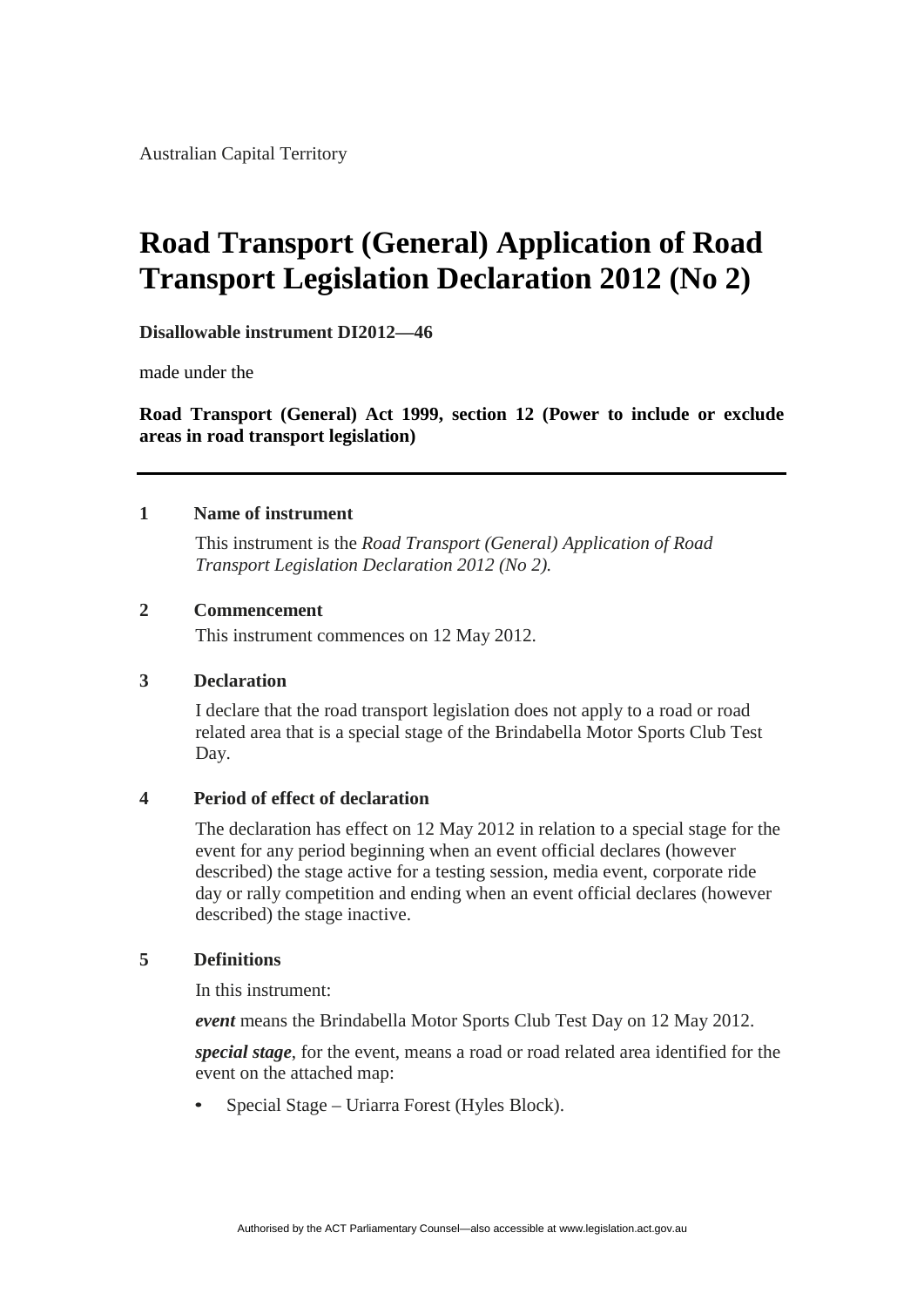### **6 Expiry**

This instrument expires on 13 May 2012.

Simon Corbell Attorney-General

8 May 2012